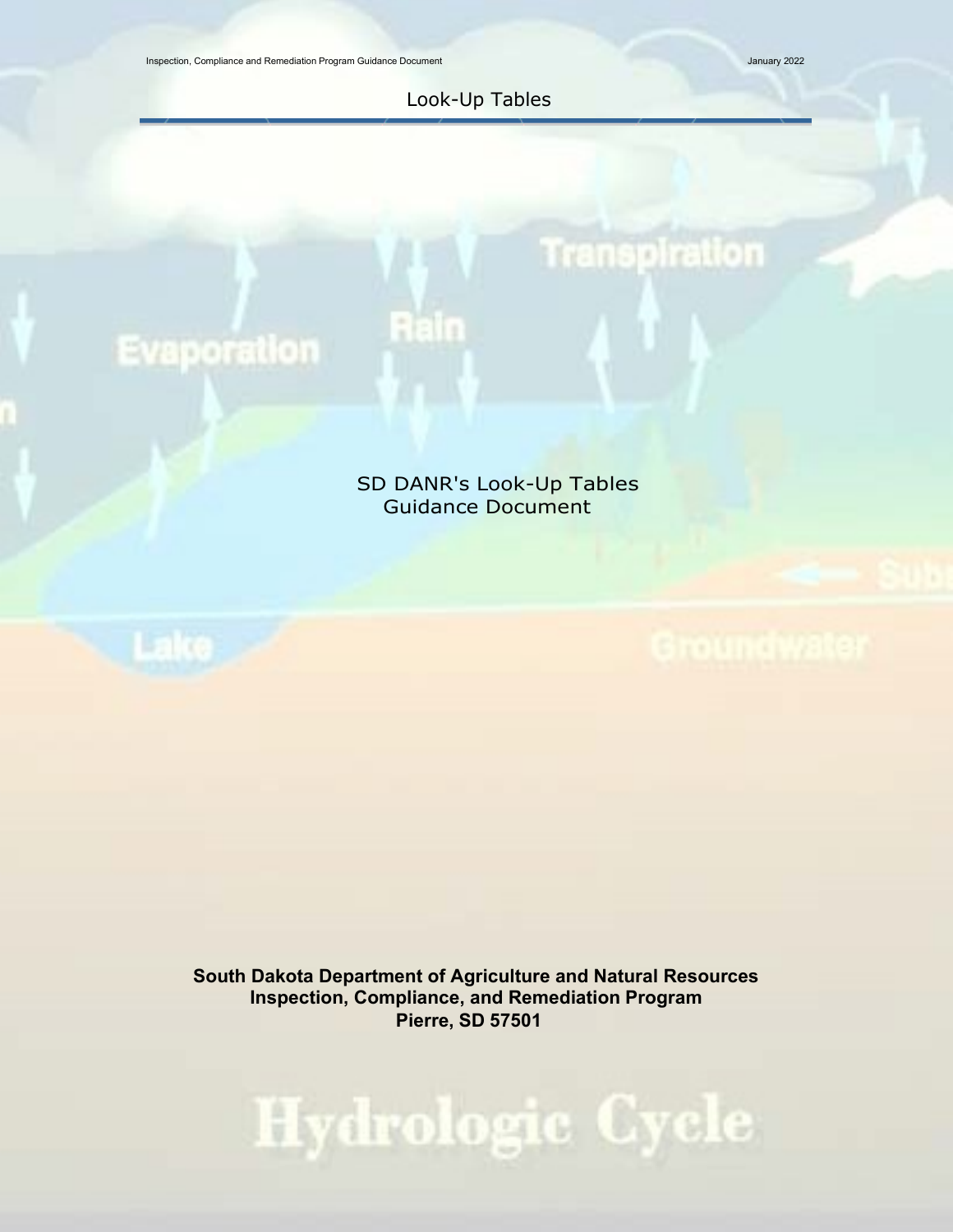# **SD DANR's Look-Up Tables**

The South Dakota Department of Agriculture and Natural Resources has recently developed look-up tables with risk numbers for the different exposure pathways i,e., surface pathway, indoor air, and PVC water lines. The existing Tier 1 Action Levels numbers were calculated for contaminated soil leaching into ground water assuming that someone would be drinking the water. A single site or release may have several potential pathways endangering human health in addition to the ground water ingestion pathway. We are also aware that not every site is situated over an aquifer or has potable ground water. Therefore, the department has developed these look-up tables to conservatively eliminate those potential exposure pathways that are not posing risk to human health or environment. These look-up tables are intended to be use as first step in a Tier 2 assessment without performing additional fieldwork or using the RBCA software. The department believes the development of these risk numbers will streamline the review process.

# **Guidance On How to Use Look-Up Tables**

Implementing these look-up tables will require some changes in the way sites are assessed. Typically, soil samples are collected from soil borings and excavations at the water table, from the interval with the highest PID reading or from the bottom of the excavation. Samples of affected surface soil (zero to 3.2 feet below ground surface) are usually not collected if more heavily contaminated soil is present in subsurface soil. It now may be necessary to collect surface soil samples if PID readings from the surface soil exceed 50 ppm.

# **If contaminant concentrations in soil exceed Tier 1 Action Levels/500 ppm TPH: Complete the SD DANR RBCA Site Conceptual Model Sheet, submit it as part of all reports,**

- Identify source(s) (i.e., surface soil, subsurface soil, ground water)
- Identify transport mechanism(s) (i.e., wind erosion, volatilization, leaching, ground water transport)
- Identify exposure pathway(s) (i.e., direct contact, inhalation of vapors, ground water ingestion)
- Identify potential receptors (i.e., on-site commercial receptors, off-site residential receptors, environmental receptors)

# **Once the potential receptors and pathways are identified, consult the appropriate Look-Up Table to see which pathways are of concern.**

- If contaminated soil is present between zero and 3.2 feet below the ground surface (surface soil); check the Surface Soil Look-Up Table to see if there is a potential risk from surface soil (residential/commercial, construction worker).
- If the contaminated surface soil is covered with asphalt or concrete, the surface soil pathway can be eliminated.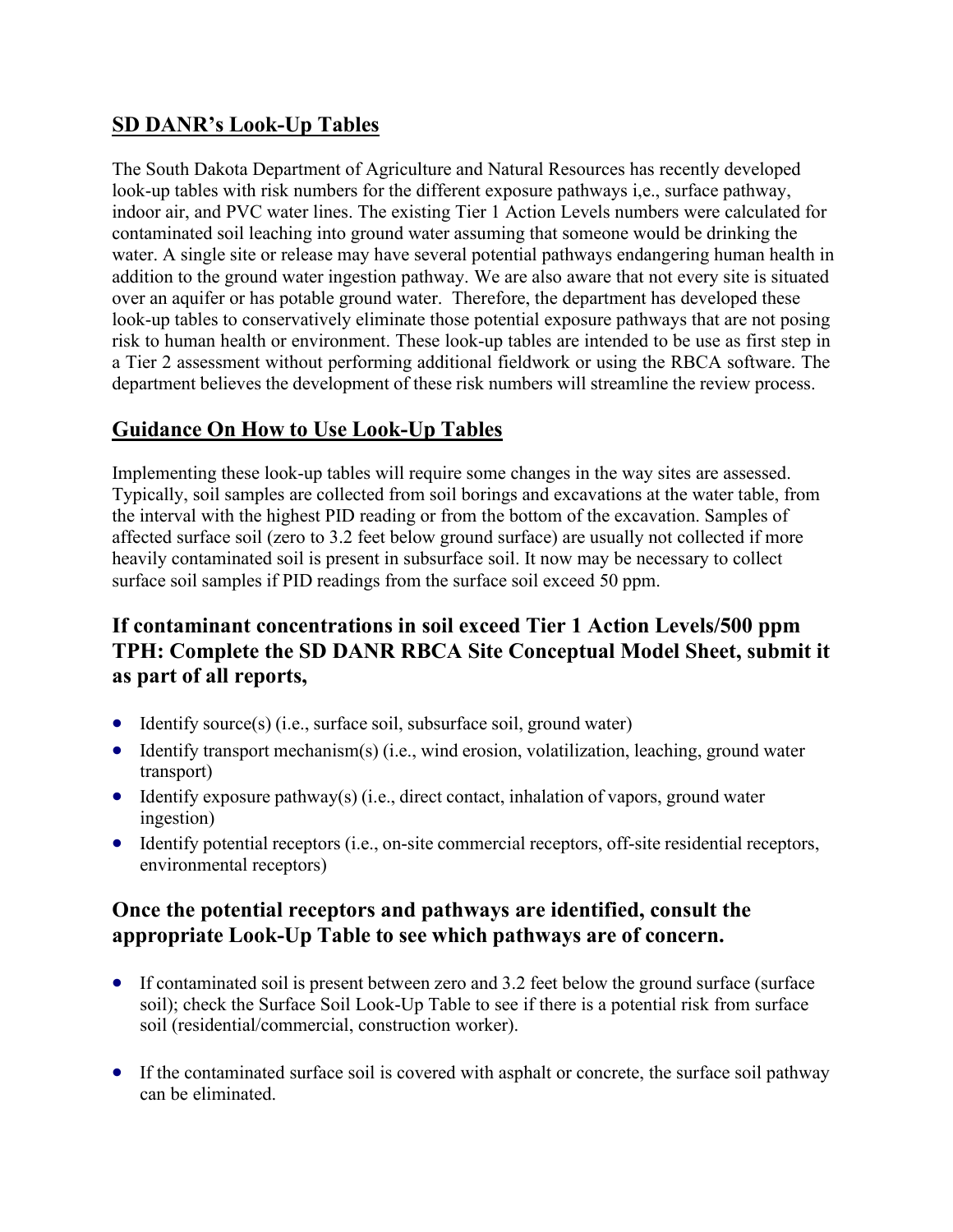- If contaminated soil is present between zero and nine feet below ground surface, check the Surface Soil Look-Up Table for construction workers to see if there is a potential risk to construction workers
- If contaminated soil OR contaminated ground water are under a building, check the appropriate Indoor Air Look-Up Table to see if there is a potential indoor air risk (see "Using Indoor Air Look-Up Tables" for additional guidance). If both contaminated soil AND contaminated ground water are under a building, do not use the lookup tables.
- If contaminated ground water and/or soil exceeding Tier 1 Action Levels are in contact with a water line, regardless of the construction, collect a tap water sample.
- If the composition of the water line is unknown and the tap water sample is non-detect, assume the water line is NOT polyethylene (PE) or polybutylene (PB); compare ground water concentrations to the Water Line Look-up Table to see if there is a potential risk to the water line.

# **Guidance for Using Surface Soil Look-Up Table**

#### During a tank excavation:

- Collect sample from the tank bottom. The purpose of this sampling is to document the tank has not leaked.
- If PID readings from the surface soil exceed 50 ppm, a surface soil sample must also be collected.
- Soil samples must also be collected along the product lines and under the pump islands.

#### During initial site assessment:

- If PID readings from surface soil exceed 50 ppm collect <u>one</u> surface soil sample from the highest PID reading within that interval. For example, if three soil borings were advanced at the site and the PID readings from the three surface soil samples were 50 ppm, 70 ppm, and 65 ppm – submit the sample from the boring with highest PID reading (70 ppm) for laboratory analysis.
- Subsurface soil samples must also be collected from each boring at the highest PID reading in that interval, the bottom of the soil boring, or just above the water table.
- Soil samples must also be collected along the product lines and next to the pump islands.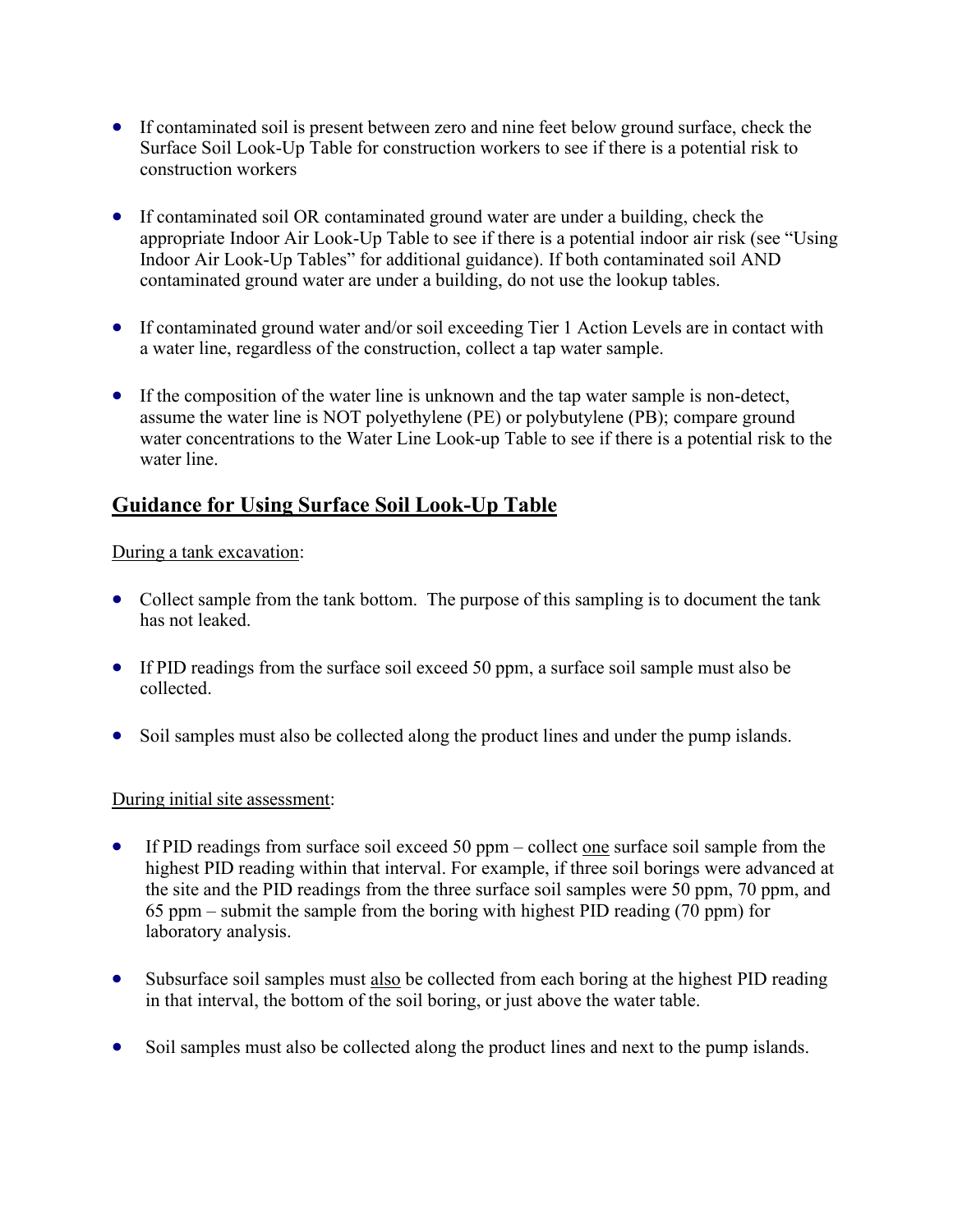# **Guidance for Using Indoor Air Look-Up Tables**

Data needs for selecting and using the air look-up tables:

- Condition of the basement/slab
- Area of the building (to select proper row in the table)
- Use of the building (commercial or residential) (to select proper row in the table)
- Depth to top of soil contamination (to select proper table)
- Depth to ground water (to select proper table)
- Maximum soil contamination under the building
- Maximum ground water contamination under the building

If soil and/or ground water contamination under a building exceeds Tier 1 Action Levels or Ground Water Quality Standards:

#### Assess the condition of the basement or slab

- If the basement or slab is in poor condition, DO NOT use the look-up tables. Collect an air sample. Conduct additional assessment as necessary (this may include running the RBCA software using site specific information and the software default crack fraction)
- If the basement or slab is in good condition, use the look-up tables to determine if there is the potential for vapor problems
- If concentrations exceed values on the look-up tables, collect an air sample. Conduct additional assessment as necessary (this may include running the RBCA software using sitespecific information)
- If concentrations do not exceed values on the look-up tables, no additional assessment of indoor air is required

**The Look-Up tables are NOT to be used if both contaminated soil and ground water are under the building.** If both soil exceeding Tier 1 Action Levels and ground water exceeding MCLs are under the building, use the RBCA software, and site specific information, to calculate potential risk. If the calculated risk exceeds the cancer or non-cancer target risk levels:

- Collect an air sample,
- Perform additional assessment as necessary.
- If contamination/water table starts at five feet below ground surface use Table 2; if contamination/water table starts at ten feet below ground surface – use Table 3, etc.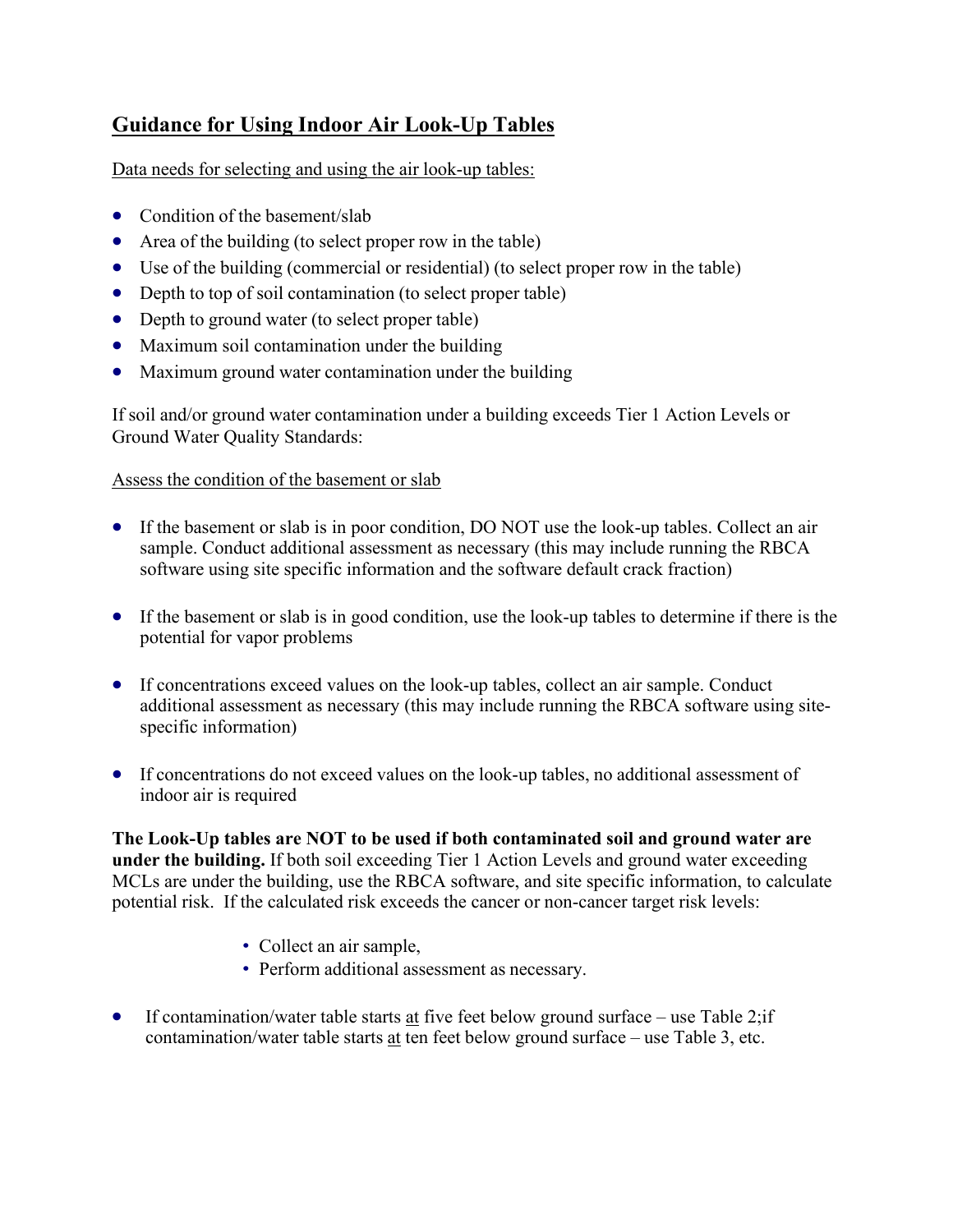- If contaminated soil (particularly product-saturated soil) or ground water are in direct contact with the basement wall – check the basement for contamination directly entering the basement through cracks, sumps, etc.
- At sand to clayey sand sites; if soil contamination is deeper than 15 feet and/or groundwater is deeper than 20 feet and the concentrations exceed the values in the look-up tables, conduct additional Tier 2 Assessment to determine if there is actually a vapor risk to the building.
- Use the analytical results from the soil boring/monitoring well closest to the building; if more than one well near the building use the highest measured concentrations.
- If more than one soil type is present at the site, use the look-up table column corresponding to the coarsest-grained material. For example, if the site has interlayered sandy clay and silty sand, the correct screening value for the site is the one calculated for sand to clayey sand.
- The look-up tables can also be used to determine if there is potential for vapor problems if a structure is built on the site in the future.
- The top of soil contamination is the depth at which you first get PID readings greater than 10 ppm.

The RBCA software and the look-up tables assume the entire thickness of contaminated soil contains contamination at the concentrations measured in the sample from the highest PID reading. This may be a very conservative assumption. If contaminant concentrations exceed the values in the look-up table, additional assessment may consist of collecting soil samples at discreet intervals through the thickness of contaminated soil (for example, every one foot; every two feet). These concentrations would be used to calculate a representative concentration for the contaminated soil (calculate a weighted average). The sampling requirements are: a minimum of three samples from the boring; and the interval between samples cannot be greater than five feet.

## **Guidance for Using Water Lines Look-Up Tables**

#### Recommendations Concerning Water Line Sampling:

If soil above the Tier 1 action levels or ground water contamination above maximum contaminant levels (MCL) is adjacent to or in contact with a water line a tap sample must be collected. The suggested procedure for collecting a tap sample is as follows. The sample should be taken from a location (i.e., outside water tap) that is before any water treatment system such as a water softener, etc. After the water has been allowed to stand in the pipe for a minimum of 8 hours turn on the faucet slowly and immediately collect the sample in accordance with Standard Operating Procedure 4, Section 7.7, "Special Considerations for Volatile Organic